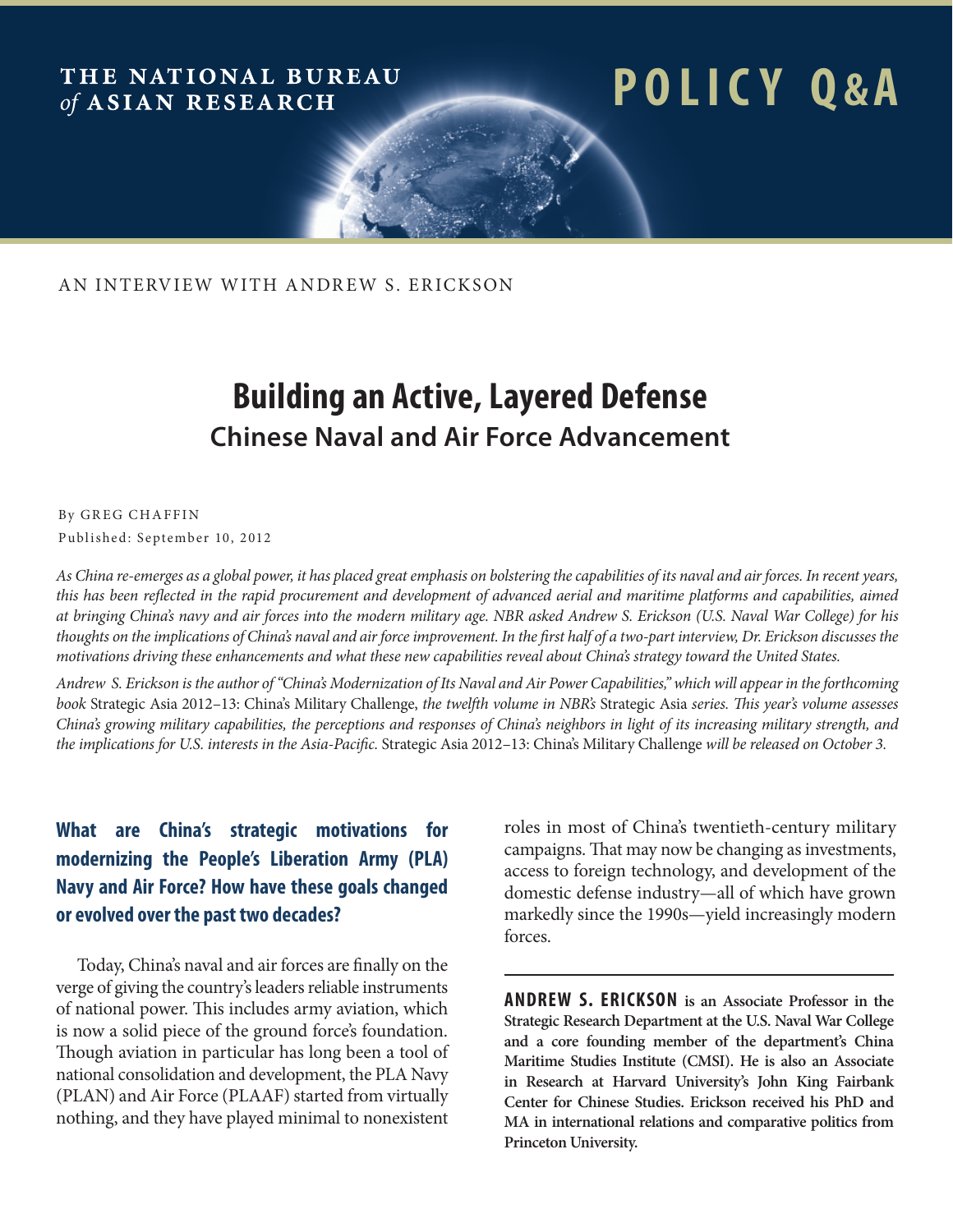Like many nations, the People's Republic of China (PRC) has long sought to maintain domestic order and defend itself against external threats. More exceptionally, it seeks to regain its historical status as a preeminent great power, as well as territories that it lost during an aberrant period of weakness. The end of the Cold War and China's rapid economic growth enabled the PRC to move from focusing almost exclusively on homeland defense to developing a second layer of advanced capabilities for the "near seas" or "three seas" (the Yellow, East China, and South China seas). Demarcated by the first island chain, the near seas are home to all of China's unresolved territorial and maritime claims—save for disputes over remote areas with India and a limited dispute with Bhutan. By far the most important of Beijing's outstanding political and geostrategic disputes is the status of Taiwan. The island has long been the impetus behind PLA development and planning—particularly in the maritime and aerospace dimensions.

Under the leadership of Hu Jintao, a nascent third layer of out-of-area nontraditional security operations has been added to China's naval and air force development as part of a set of "new historic missions." So far these operations have primarily involved international naval diplomacy and twelve antipiracy task forces in the Gulf of Aden conducted by the PLAN, and a limited evacuation of Chinese nationals from Libya and relief assistance to Pakistan and Thailand conducted by the PLAAF. But this new focus foreshadows more far-reaching, if limited, efforts. While Beijing is pursuing all three layers of military development simultaneously, their prioritization and effectiveness decrease markedly with distance from mainland China, a distinction that is likely to persist

#### **How do the capabilities of the PLAN and the PLAAF currently compare with those of the U.S. Navy and U.S. Air Force in the Asia-Pacific?**

The absolute capabilities of China's naval and air forces remain significantly below those of their U.S. counterparts in the Asia-Pacific region as a whole. However, China has entirely different strategic goals than the United States, and hence requires different capabilities to address them. For example, in the unfortunate event of conflict, select U.S. forces would have to cross thousands of miles of ocean and penetrate significant anti-access/area denial (A2/AD) defenses to engage Chinese forces, while many U.S. forces would remain elsewhere to fulfill ongoing global responsibilities. Chinese forces, by contrast, would not have to move significantly and would enjoy a defender's advantages.

A side-by-side, system-by-system comparison is therefore not the best way to gauge the PLAN and PLAAF. A better question to ask is how Beijing's ability to meet its strategic goals compares with Washington's ability, and how this is changing over time. The short answer is that Beijing has started far behind, but is closing the gap rapidly. By specifically and systematically targeting physics-based weaknesses in U.S. military platforms, China is quickly increasing its ability to hold them at risk. Here the contributions of China's land-based Second Artillery Force in threatening U.S. military facilities in the region, and increasingly ships underway, enter the equation as well.

#### **What does China perceive to be the key weaknesses of the U.S. military position within East Asia? How has its military modernization program sought to exploit these weaknesses?**

Chinese strategists believe that the post–Cold War U.S. approach of employing mostly manned networked air strikes with short-range weapons from land bases and aircraft carrier strike groups can be rendered ineffective against a large, increasingly advanced and capable power such as China. While modernizing its navy and air force, China is also developing even more potent "anti-navy" and "anti–air force" capabilities. This entails using missiles, including many land-based mobile varieties, to hold regional air bases, naval bases, and carrier strike groups at risk while making it prohibitively expensive to penetrate China's integrated air defense system. The intended result is to deter U.S. forces from entering key near-seas areas, and thereby force them back beyond the operational ranges of their platforms and armaments.

Against this emerging military backdrop, Chinese decision-makers believe that they can exploit what they consider to be a significant asymmetry of interest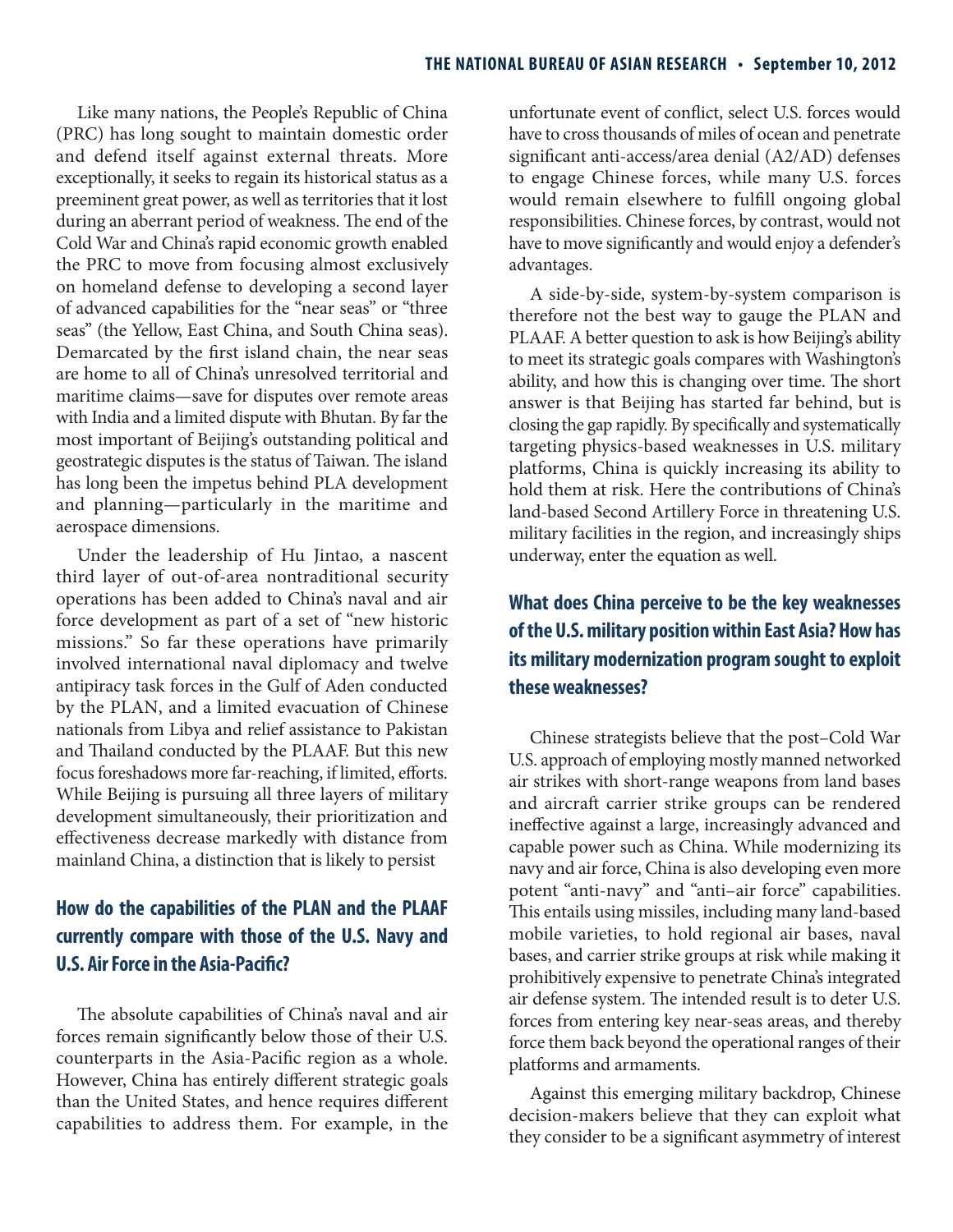between Beijing and Washington concerning the status and outcome of near-seas disputes and in regional influence more broadly. In addition to the penumbra of military capability, Beijing is using economic and political sticks and carrots in an attempt to convince its neighbors and the United States that China is the natural leader of East Asia and that its interests must receive due deference, that efforts to prevent such an order from re-emerging will fail, and that embracing such an inevitability will be beneficial for all concerned. While some in the PLA may hope to fight and prove their military strength, their political masters in Beijing hope to "win without fighting" by using the development of China's military to catalyze desired political outcomes without having to employ it in large-scale warfare.

Washington has a different view. It believes that the Asia-Pacific should remain part of an integrated system based on global commons—open in order and access, and free from the threat of force to resolve differences. To maintain this status quo amid rising Chinese power and fiscal realities, the Obama administration is engaged in "rebalancing" to refocus on the Asia-Pacific as a priority strategic region. It remains to be seen, however, whether resources will match rhetoric. Having upped the ante by pushing back—e.g., in the South China Sea, an area that matters (and will continue to matter) greatly to China's leaders and populace—the administration must avoid "hollow" rebalancing, which would be the worst of both worlds. Strategy involves prioritization and difficult choices. Rebalancing will thus be an important challenge for this, and succeeding, administrations.

### **Over the past several years, much has been made about an emerging Chinese A2/AD capability and its implications for the balance of power in the western Pacific. What does this development portend for the future of U.S. interests in the Asia-Pacific?**

A2/AD (anti-access/area-denial) is a U.S. military term used to generally describe the capabilities necessary to keep forces out of a given theater, or to restrict their operations therein. While not Chinaspecific, A2/AD has been used by the United States to describe China's increasing capacity to hold U.S. forces (and their allied or friendly counterparts) at risk should they seek to intervene in contested areas proximate to China. The term is misleading in the sense that China cannot actually prevent U.S. forces from entering these areas, but it can increasingly threaten them with damage or destruction once there, or even once approaching. The focus of China's A2/AD capabilities remains the near seas but is gradually extending toward the second island chain to cover the approaches to the near seas and thereby provide strategic depth.

What the United States views as A2/AD, China views as "active defense" (*jiji fangyu*) or "counterintervention" (fan ganshe), a set of capabilities and actions to prevent interference in what Beijing regards as its core strategic interests. Counterintervention may be regarded as a broader concept than A2/AD in that it has less to do with specific locations and platforms than it does with larger effects and outcomes. At the operational level, counterintervention may involve "nonlinear, noncontact, and asymmetric" (*san fei*) approaches that match Chinese strengths against U.S. weaknesses. At the tactical level, it may involve "active strategic counterattacks on exterior lines" (*jiji de zhanlüe waixian fanji zuozhan*). It may also employ nonmilitary means, including as part of what U.S. policymakers would term a "whole-of-government approach"—i.e., Beijing applying political pressure to restrict U.S. regional basing options.

### **What are the major technological, operational, and structural bottlenecks the PLAN and PLAAF must still pass through in order to become a truly modern force? How are these challenges being addressed?**

This begs the question of what a "truly modern" force is. The gold standard remains the U.S. military, but it faces a unique set of requirements that no other nation matches comprehensively. Given the systems that China is developing and acquiring, the PLA appears to have a different definition of "modern." At present, for instance, it does not need high-end power-projection capabilities. The PLA already possesses cutting-edge missile technology and systems. It is not yet capable of sophisticated joint operations or complex real-time command, control, communications, computers, intelligence, surveillance and reconnaissance (C4ISR), but for high-priority near-seas missions, work-arounds